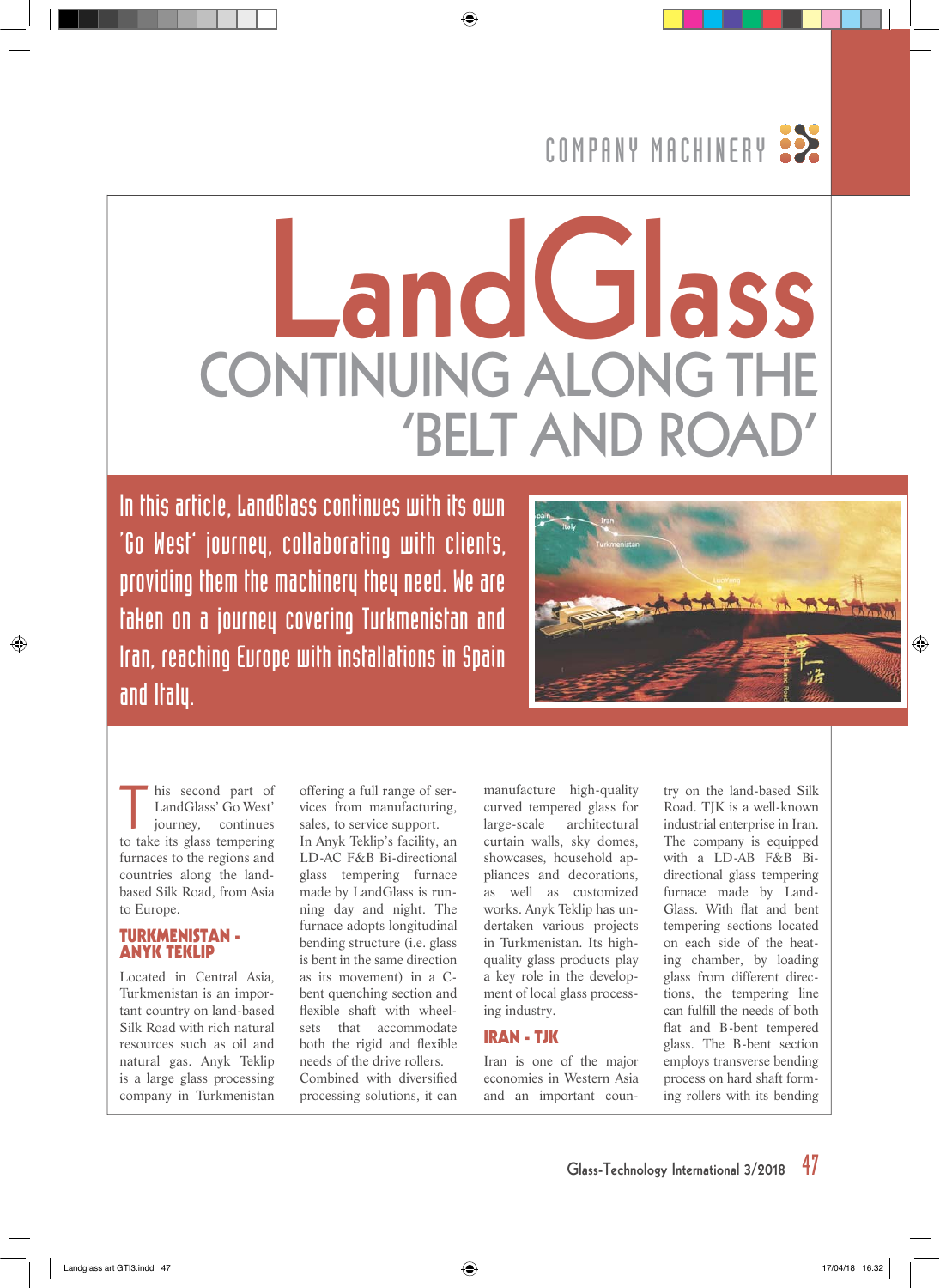



ny's clean, spacious workshop, the Cyclone series glass tempering furnace can immediately be seen, and features a revolutionary arc-shaped structure, and the new generation CycloneTM Convection heating system. Through the optimized design for the convection fans and enclosure, it offers better matched parameters and unprecedented uniformity of convection air pressure

**Anyk Teklip: LD-AC glass tempering furnace**



mechanism composed of multiple bending devices for high-precision bending. While one furnace serves two types of products, it not only outputs top quality glass, but also effectively keeps the cost down.

Glass used on many local landmarks, such as the Commercial Complex Vylazh Tourists business park, Tehran Third Park, Kish International Airport, and Atlantic Commercial Property, are manufactured by this LD- AB F&B Bi-directional glass tempering furnace.

# **SPAIN - ASTIGLASS**

Further west after leaving

West Asia, LandGlass takes us to another continent – Europe. Spain, located in Southwestern Europe near the border between Europe and Africa, is the fifth largest economy in the Eurozone. LandGlass equipment is there too – at the premises of Astiglass, with a Cyclone series glass tempering furnaces.

Astiglass is a well-known company in the Spanish glass processing industry. Edificio Marbella Plaza, Royalton White Sands Resort, and Roble Corporate Center are among the wellknown projects the company has worked on. Walking into the compa-